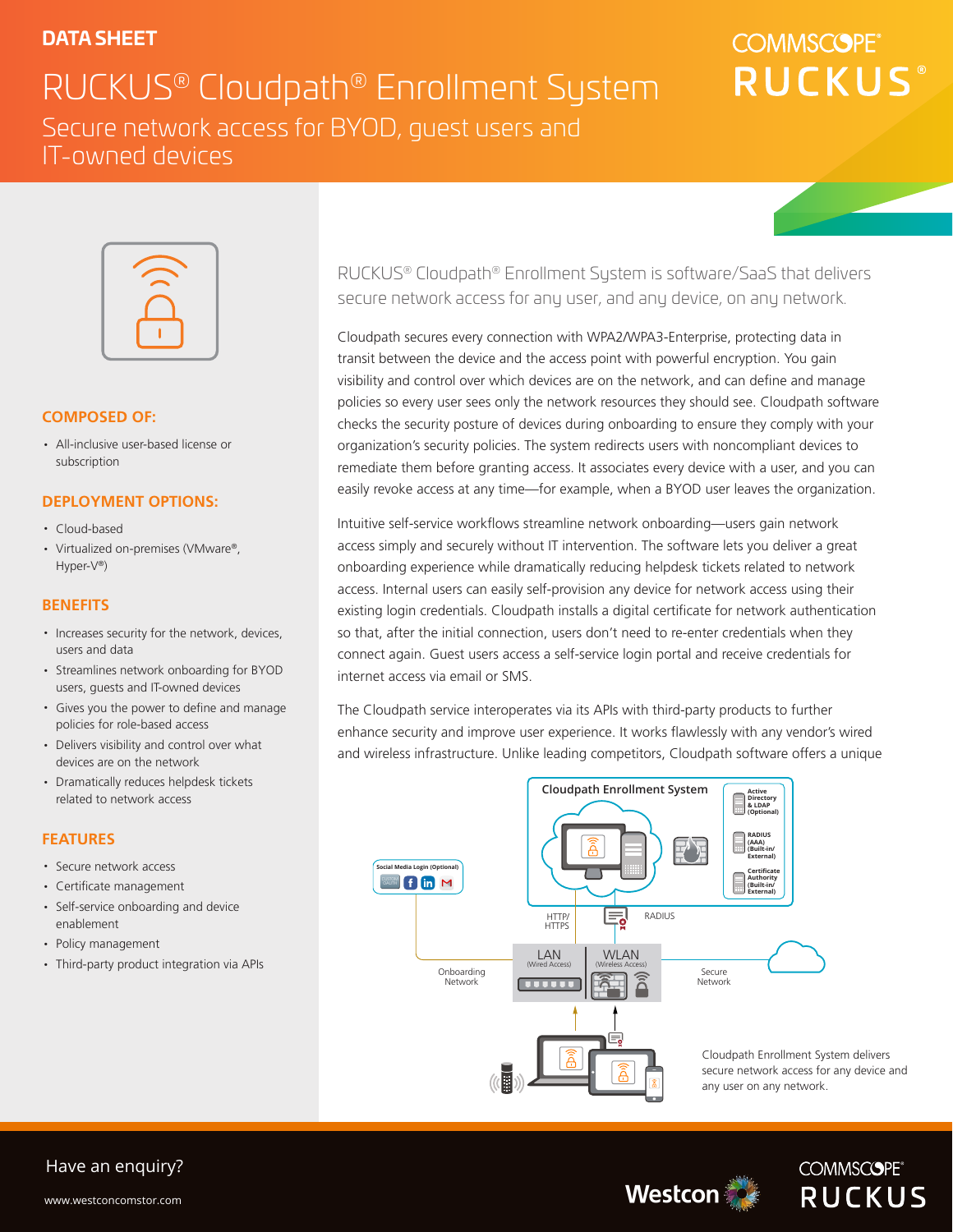### Secure network onboarding workflow

| Who are you? Internal user or guest?                                                                                                                                                                                                                                                                                                                                                                                                   | <b>Enter credentials</b>                                                                                                                            | $\overline{\mathsf{B}}$ . Download certificate                                                                                                                                                                                                                                                                                                                         |
|----------------------------------------------------------------------------------------------------------------------------------------------------------------------------------------------------------------------------------------------------------------------------------------------------------------------------------------------------------------------------------------------------------------------------------------|-----------------------------------------------------------------------------------------------------------------------------------------------------|------------------------------------------------------------------------------------------------------------------------------------------------------------------------------------------------------------------------------------------------------------------------------------------------------------------------------------------------------------------------|
| Fourned by Coudpath Enrolment System<br>YOUR<br>COMPANY<br>Internal User<br>Log in using your regular credentials.<br>Follow the prompt to download a digital<br>ortificate. The next time you connect.<br>your device will authenticate automatically<br>without having to repeat this process.<br>Guest User<br>The system requires a youcher before<br>ଜ<br>granting newtwork access. You can<br>mount a voicher by SMS.<br>$x + 2$ | <b>YOUR</b><br>COMPANY<br>Please enter your usemame and password to access the network.<br>Username: bob<br>Password: ----<br>$-20th$<br>Continue > | <b>YOUR</b><br>COMPANY<br><b>Microsoft Windows</b><br><b>Download for Windows</b><br>NetworkWoordLoader-D0562618.exe<br>After downloading, go to your desktop or downloads folder and open<br>the file "Network/VizardLoader-D0562618.exe".<br>If you prefer and your browser supports it, you may launch via Java<br>Applet or ActiveX.<br>Show all operating systems |

BYOD and guest users can easily onboard their devices for secure network access with intuitive self-service workflows—without IT intervention.

combination of cloud-based or virtualized on-premises deployment, built-in multi-tenancy, cost-effective per-user licensing, and superior ease of use.

#### Secure multi-vendor network access

Cloudpath software delivers secure network access for every user, and every device, on any vendor's network.

- Secure connections with WPA2/WPA3-Enterprise via 802.1X authentication
- Powerful encryption for data in transit over the air
- Support for BYOD, guest and IT-owned devices—including IoT devices
- Up-front-posture check with remediation
- Visibility and control over devices on the network—with the power to revoke access

#### Certificate management

Cloudpath software includes a built-in, comprehensive Certificate Authority (CA) that lets you create and manage your own Public Key Infrastructure (PKI).

- Built-in RADIUS server and user database
- Integration with external certificate authorities and user database infrastructures
- Certificate-based authentication, authorization and accounting (AAA)

#### Self-service onboarding and device enablement

Easy self-service onboarding ensures that users gain network access quickly and securely—without helpdesk involvement.

- Customizable workflows—entirely self-service or with internal sponsors—to tailor the user experience
- Optional pre-boarding lets users set up their devices for secure access before arriving at a given location
- Device provisioning capability can prompt users to install specific software during onboarding
- Customizable onboarding portal for guest access—including optional social login with Google, Facebook, LinkedIn and other popular identity providers
- Guest credentials via email, SMS or printed voucher

#### Policy management

Cloudpath software lets you define and manage policies that govern network access for all users. The software works with your network infrastructure to enforce policies for role-based access.

- Granular per-user, per-device policies, including bandwidth management and application-based access
- Role-based access—users get only the appropriate level of access
- Private per-user networks via VLANs or access policies—users see only their devices and traffic

#### Third-party product integration via API

Cloudpath software integrates via its APIs with third-party products to enhance security and user experience. It works with any product that can consume its APIs.

- Web content filters—lets these products filter encrypted content and apply role-based filtering rules (technology partnerships: iBoss® and Lightspeed Systems®)
- Next-generation firewalls—enables per-user and per-device policies (technology partnership: Palo Alto Networks®)
- Mobile device management—works with MDM products to support both managed and unmanaged devices with appropriate policies (technology partnership: AirWatch®)
- eduroam®—facilitates inter-campus roaming
- Google Chromebooks™—enables single-tap network onboarding





### Have an enquiry?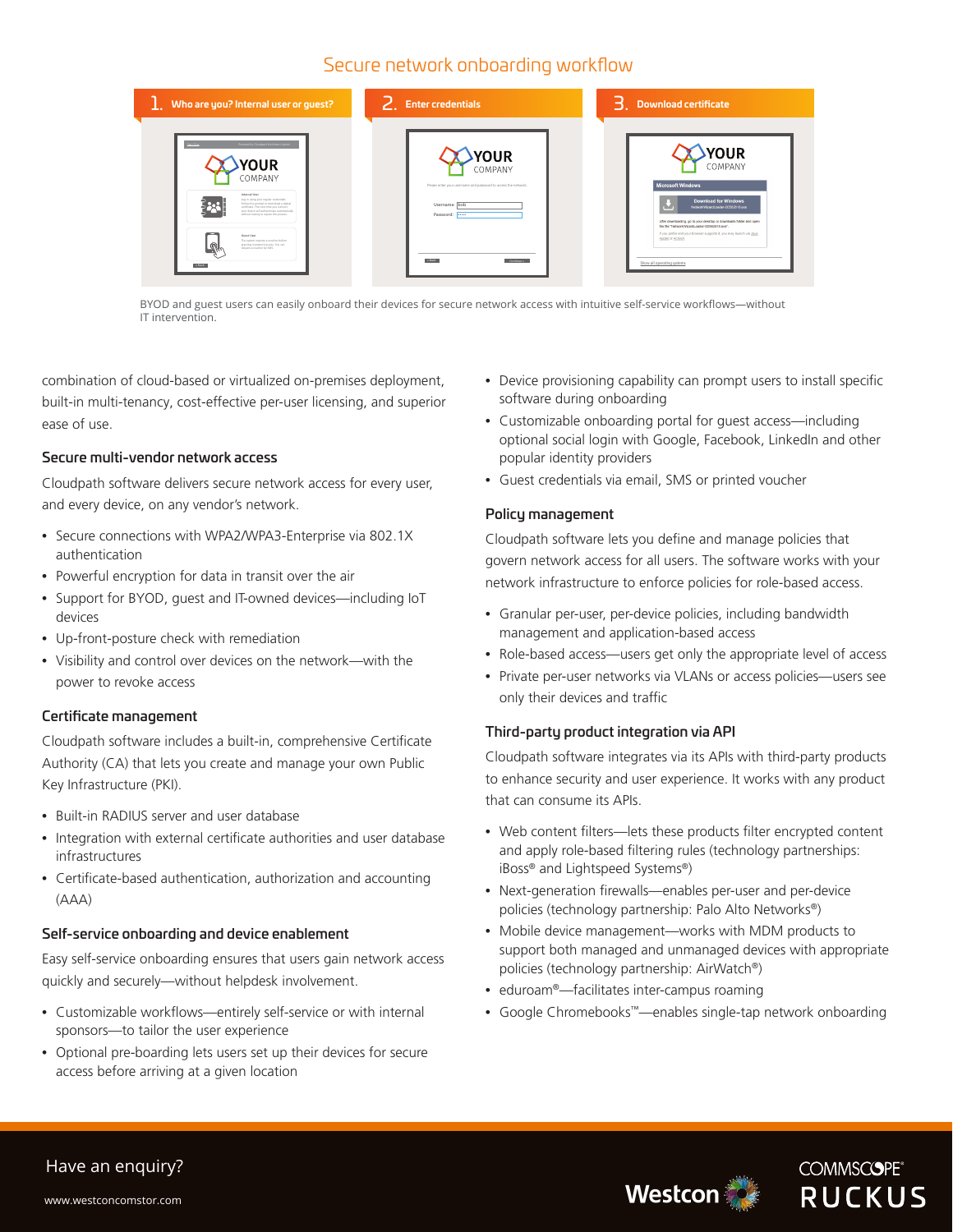# Specifications

| <b>Deployment options</b>               | • Cloud-based deployment<br>• On-premises virtualized deployment (VMware or Hyper-V)                                                                                                                                                                                                                           |                                                                                                                                                           |  |
|-----------------------------------------|----------------------------------------------------------------------------------------------------------------------------------------------------------------------------------------------------------------------------------------------------------------------------------------------------------------|-----------------------------------------------------------------------------------------------------------------------------------------------------------|--|
| <b>Redundancy and multi-</b><br>tenancy | • VM-based Cloudpath Enrollment System can be deployed as a standalone server or as a cluster in both active-active mode<br>or as a star-hub for data replication and redundancy<br>• Multi-tenant mode enables MSPs to host multiple tenants within a single instance                                         |                                                                                                                                                           |  |
| Certificate infrastructure (PKI)        | • Built-in certificate management system<br>• Unique CA for every tenant within the multi-tenant mode<br>• Ability to connect to external PKI<br>• Standalone or subordinate to integrate with existing PKI<br>• Certificate templates that integrate with policy<br>• Supports OCSP with automatic revocation |                                                                                                                                                           |  |
| <b>RADIUS</b>                           | • Support for dynamic VLANs, ACLs and more<br>• Streamlined support for EAP-TLS and MAC Filtering<br>• Client-based support for PEAP<br>• Built-in RADIUS server<br>• Ability to connect to an external RADIUS infrastructure<br>• RADIUS accounting                                                           |                                                                                                                                                           |  |
| Onboarding                              | • Self-service onboarding with customizable workflows<br>• Support for wired/wireless infrastructure from any standards-based vendor<br>• Unified wired or wireless access<br>• Support for BYOD, guest, IT-owned assets-including IoT devices                                                                 |                                                                                                                                                           |  |
| <b>Visibility and reporting</b>         | • Per-device and per-user visibility and control<br>• Association between user, device, certificate and policy<br>• RADIUS accounting                                                                                                                                                                          |                                                                                                                                                           |  |
| <b>Authentication protocols</b>         | • 802.1X (EAP methods: EAP-TLS, PEAP [client only],<br>DPSK™)<br>• Web authentication<br>• Non-802.1X (MAC authentication)<br>• EAP-SIM configuration for iOS                                                                                                                                                  | • Support for HS2.0 R1 and HS2.0 R2 via OSU (Online<br>Signup Server)<br>• Radius CoA<br>• OAuth 2.0 and SAML 2.0<br>• DPSK configuration for RUCKUS WLAN |  |
| User identity support                   | • Microsoft® Active Directory®<br>• RADIUS via PAP<br>• Any LDAP-compliant directory<br>• Novell®<br>• Internal user database                                                                                                                                                                                  |                                                                                                                                                           |  |
| Device support                          | • Android™ 4.3 and higher<br>• iOS® 6.0 and higher<br>• Chrome™ OS<br>• Windows® XP and higher<br>• Mac OS X 10.7 and higher                                                                                                                                                                                   | • Ubuntu® 12.04 and higher<br>• Fedora® 18 and higher<br>• Windows Phone® 8.1<br>• BlackBerry®                                                            |  |
| <b>SMS</b> and email                    | • Native integration with Twilio® and CDYNE®<br>• Ability to configure any custom SMS gateway<br>• Built-in SMTP server or configure SMTP server                                                                                                                                                               |                                                                                                                                                           |  |
| Third-party integrations via<br>API     | • Next-generation firewalls<br>• Web content filters<br>• Mobile device management<br>• eduroam<br>• Google Chromebooks<br>• Any platform that can consume APIs                                                                                                                                                |                                                                                                                                                           |  |